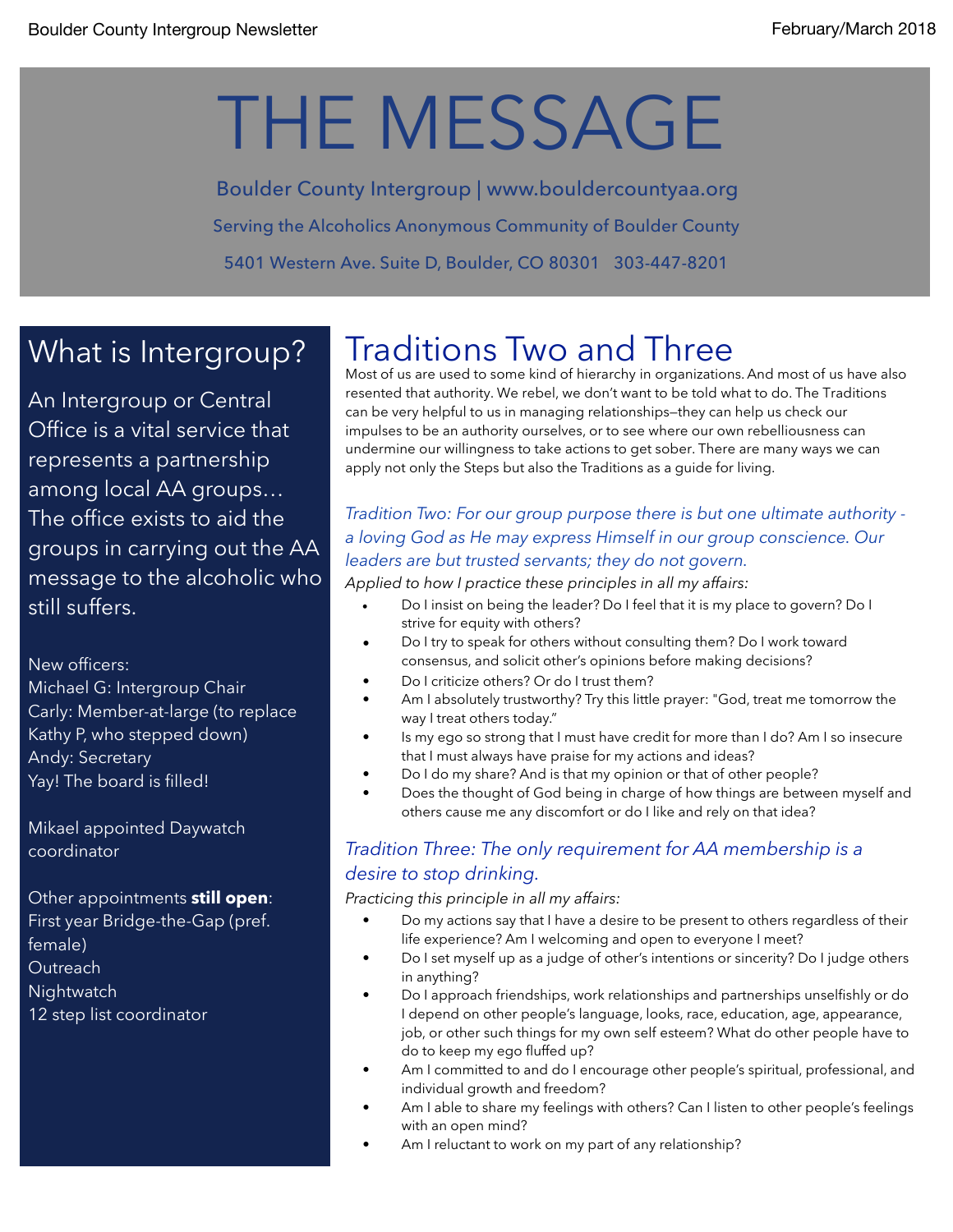## Relieve Me of the Bondage of Self

## *"…Relieve me of the bondage of self, that I may better do thy will. Take away my difficulties that they may bear witness to those I would help…" (Big Book p.63)*

When we get to AA, something in our lives has gone wrong. Whether or not we have to reach a "bottom" as described in our literature, one conclusion we do have to reach before we are really willing to take Steps two and three is that our way of coping with life and our way of operating in the world isn't working. We can reach this conclusion because the outside world is showing signs that it is no longer willing to put up with our crap: DWIs, job losses, jails or institutions. We can reach a spiritual or moral crisis: we are doing things we never would have done before to keep drinking, we lower our moral standards to continue our drinking behavior, we lie, cheat, steal, and the person we used to be gets chipped away so that we find we are willing to do whatever it takes to keep drinking (demoralization). Or we have an emotional crisis: our partner leaves, alcohol no longer brings relief from our feelings of self-hatred and no matter how much we drink, we are no longer able to deaden our feelings. It's our thinking that makes these consequences unbearable—thus the term being restored to sanity. All the self-created turmoil is a symptom of our crazy uncontrolled thinking; we have to recognize the connection between the way we think and the experience we are having of the world. In the Second Step, we acknowledge that our thinking is the thing that leads us to behaviors, attitudes and feelings that make us and the people around us anxious, bitter, full of self-pity, angry, depressed, reactive, etc.

Until we were exposed to AA's twelve steps, most of us lived entirely self-focused lives. Step three says "Selfishness—self-centeredness! That, we think, is the root of our troubles. Driven by a hundred forms of fear, self-delusion, self-seeking, and self-pity, we step on the toes of our fellows and they retaliate. Some times they hurt us, seemingly without provocation, but we invariably find that at some time in the past we have made decisions based on self which later placed us in a position to be hurt. So our troubles, we think, are basically of our own making. They arise out of ourselves, and the alcoholic is an extreme example of self-will run riot, though he usually doesn't think so. Above everything, we alcoholics must be rid of this selfishness. We must, or it kills us!" (Big Book p. 62) There are direct links between our unhappiness, our selfcenteredness and the insanity we seek relief from. They are one and the same. In Steps Two and Three we do not yet dig up how these patterns drive our lives, but we do acknowledge that the way we've been approaching life, imprisoned by the bondage of self, has cost us enough so that we are willing to try something new.

~Liza W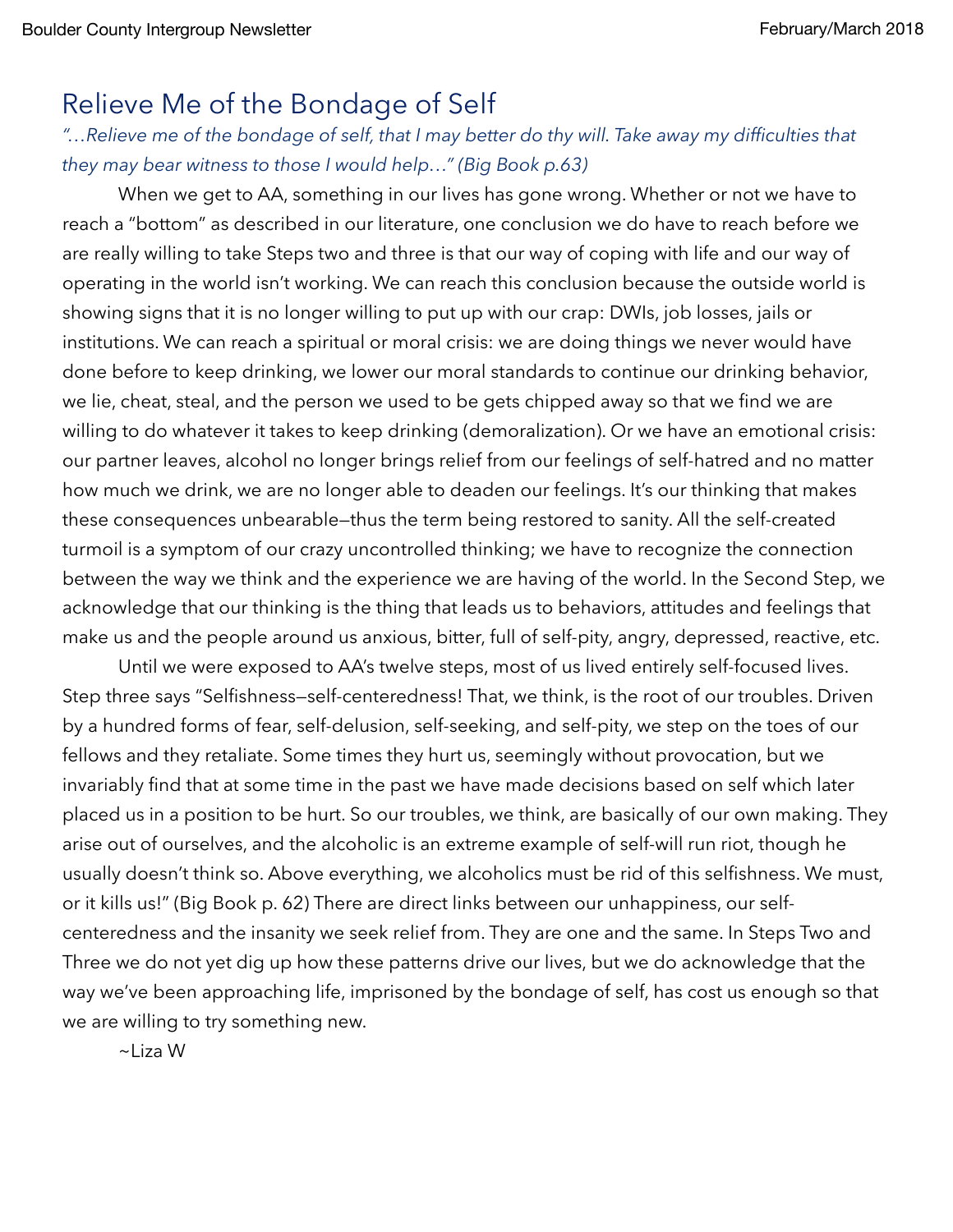## The Central Office is not moving!

For the foreseeable future, we are staying at our location of 5401 Western Ave. Suite D, Boulder, CO 80301

If you attend meetings at the NEW BOULDER ONE LOCATION of

5717 ARAPAHOE AVE #215, we hope you make the extra effort to continue to support your CENTRAL OFFICE and INTERGROUP by purchasing literature and chips from us.

\*\*\*\*\*\*\*\*\*\*\*\*\*\*\*\*\*\*\*\*\*\*\*\*\*

## CENTRAL OFFICE is in DIRE NEED of volunteers for **Saturday and Sunday shifts: Noon to 2 and 5 to 7**

We have **no coverage whatsoever on these days** and this is a real gap in our service to the groups and to the still suffering alcoholic. Please consider volunteering for a shift. 303-447-8201

#### We connect to alcoholics in these important ways:

#### 1. Central Office facilitates 12 step calls.

Central Office receives calls and emails from alcoholics needing help. Our 12 step volunteers are available to call on those still-suffering alcoholics who have reached out. Volunteers cover the phones from the office during the day and over night through Night Watch, routing calls directly to our volunteers.

#### 2. Central Office helps alcoholics find meetings.

Meetings in Boulder County are listed on our website (about 1,000 visits per month) and in printed schedules. We distribute about 4,000 printed meeting schedules each year.

3. Central Office is where you can purchase AA literature and medallions. Central Office stocks and sells AA books, pamphlets, and our newsletter, The Message, as well as chips commemorating lengths of sobriety.

#### 4. Central Office provides opportunities for service.

You can contribute by participating in 12 step calls, answering phones at the office, taking a Night Watch shift, and participating in workshops and events.

5. Through our Bridge the Gap Committee, Intergroup connects with Boulder County alcoholics returning from treatment who are looking for someone to help them get started in AA.

6. Intergroup publishes a monthly newsletter, The Message to inform Boulder County alcoholics about local AA events, workshops and other AA news. The Message also publishes personal stories from local AA members.

7. Intergroup provides workshops on a variety of topics. Last year, Intergroup sponsored the New Year's Eve party as a way to give Boulder County alcoholics a safe and fun place to celebrate. Our plan is to make this an annual event.

Each AA member who contributes their time and other resources, such as financial contributions, carries the message of Alcoholics Anonymous.